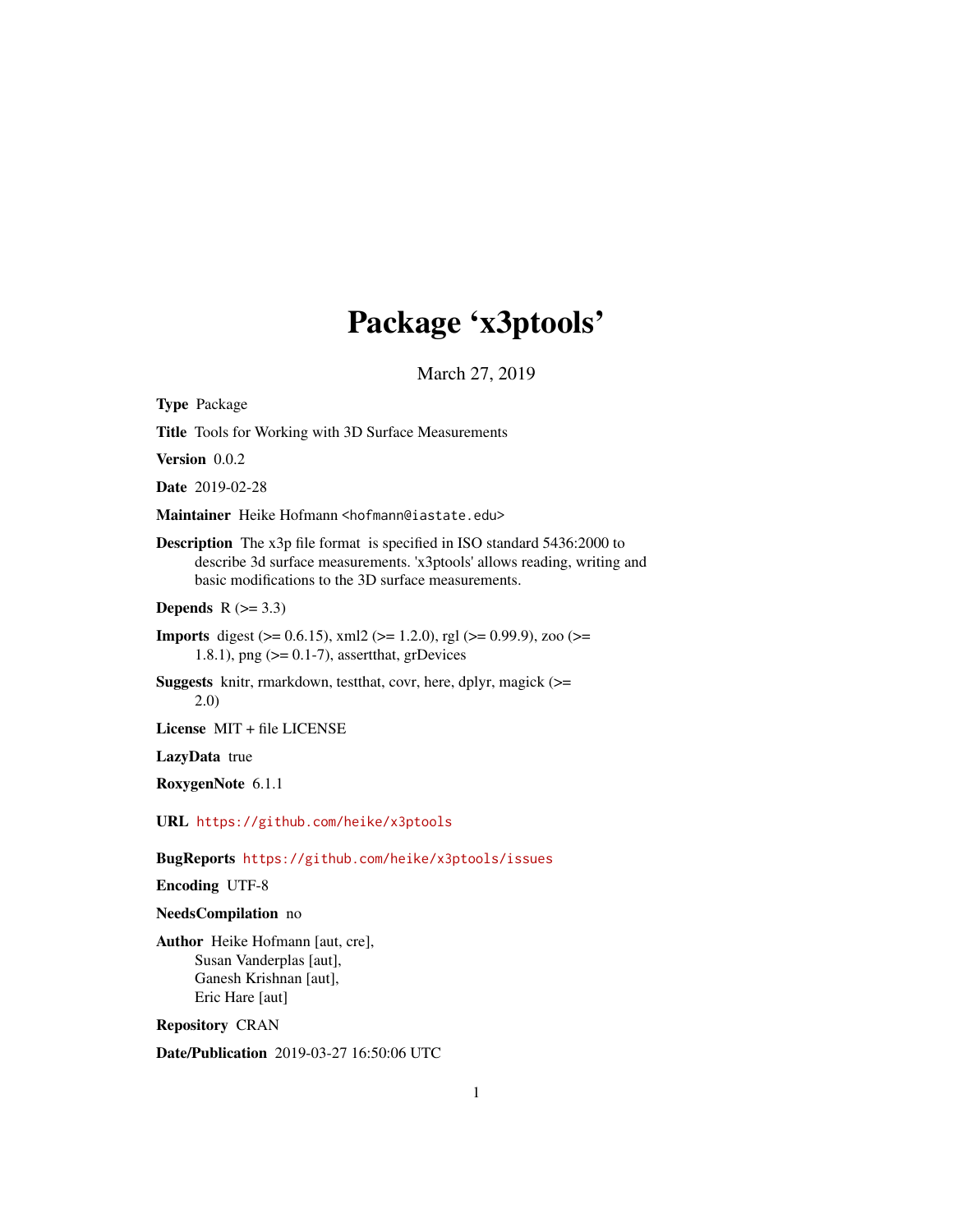## <span id="page-1-0"></span>R topics documented:

|       | $addtemplate_x3p \dots \dots \dots \dots \dots \dots \dots \dots \dots \dots \dots \dots \dots \dots \dots$ | $\overline{2}$  |
|-------|-------------------------------------------------------------------------------------------------------------|-----------------|
|       |                                                                                                             | $\overline{3}$  |
|       |                                                                                                             | $\overline{3}$  |
|       |                                                                                                             | $\overline{4}$  |
|       |                                                                                                             | $\overline{4}$  |
|       |                                                                                                             | $\overline{5}$  |
|       |                                                                                                             | 6               |
|       |                                                                                                             | 6               |
|       | $rotate\_x3p$                                                                                               | $\overline{7}$  |
|       |                                                                                                             | 8               |
|       |                                                                                                             | 9               |
|       |                                                                                                             | 9               |
|       |                                                                                                             |                 |
|       |                                                                                                             | $\overline{11}$ |
|       |                                                                                                             |                 |
|       |                                                                                                             |                 |
|       |                                                                                                             |                 |
|       |                                                                                                             |                 |
|       |                                                                                                             |                 |
|       |                                                                                                             |                 |
|       |                                                                                                             |                 |
|       |                                                                                                             |                 |
|       |                                                                                                             |                 |
|       |                                                                                                             |                 |
|       |                                                                                                             |                 |
|       |                                                                                                             |                 |
|       |                                                                                                             |                 |
|       |                                                                                                             |                 |
| Index |                                                                                                             | 21              |
|       |                                                                                                             |                 |

addtemplate\_x3p *Add/change xml meta information in x3p object*

#### Description

Use the specified template to overwrite the general info in the x3p object (and structure of the feature info, if needed).

#### Usage

```
addtemplate_x3p(x3p, template = NULL)
```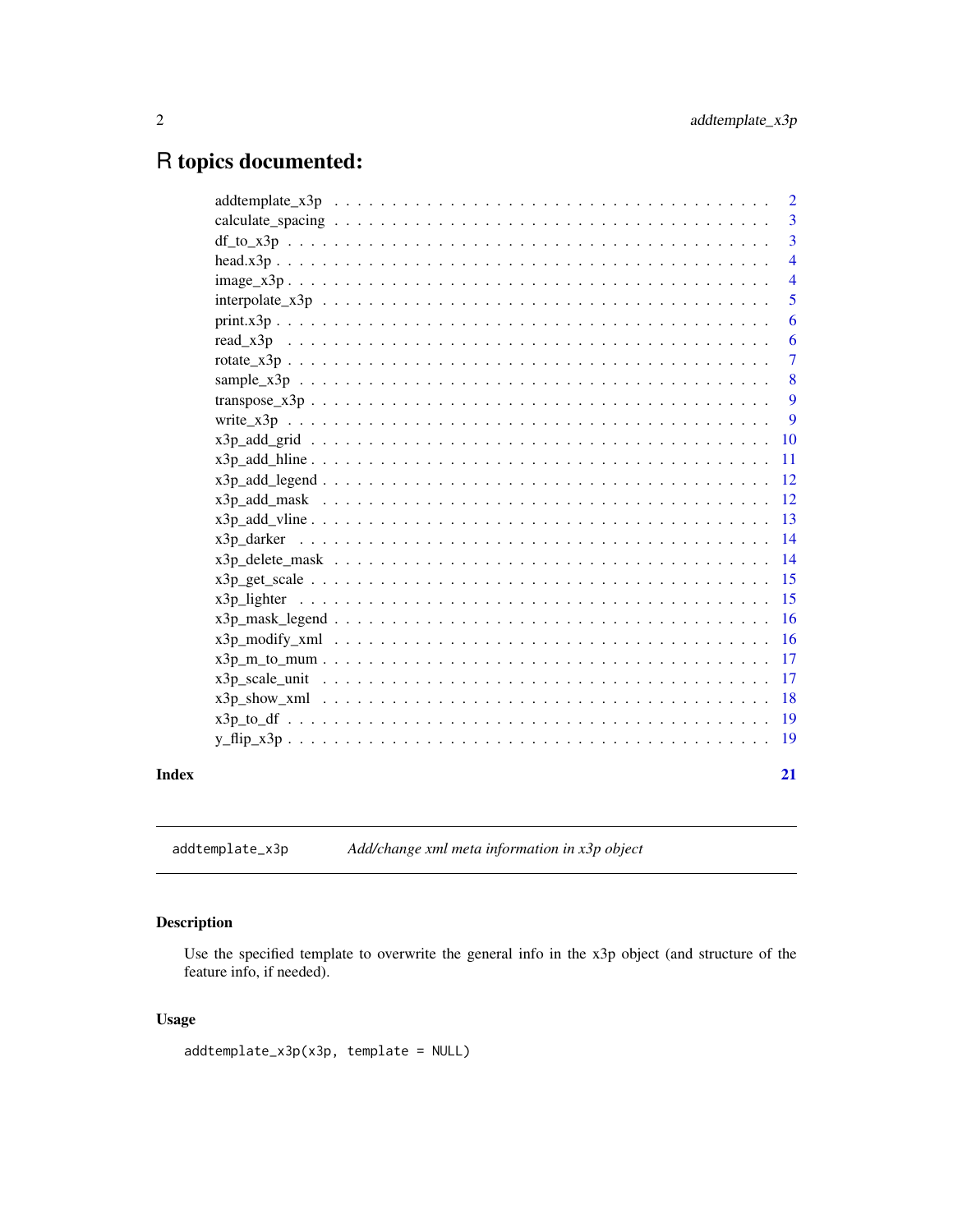#### <span id="page-2-0"></span>calculate\_spacing 3

#### Arguments

| x3p      | x3p object                                                        |
|----------|-------------------------------------------------------------------|
| template | file path to xml template, use NULL for in-built package template |

#### Examples

```
logo <- read_x3p(system.file("csafe-logo.x3p", package="x3ptools"))
# exchange meta information for general x3p information:
logo <- addtemplate_x3p(logo, template = system.file("templateXML.xml", package="x3ptools"))
logo$general.info
```
calculate\_spacing *Calculate grid spacing*

#### Description

Helper function, not exported.

#### Usage

```
calculate_spacing(x3p, spaces, axis = "y")
```
#### Arguments

| x3p    | $x3p$ file                      |
|--------|---------------------------------|
| spaces | space between grid lines        |
| axis   | axis to calculate, as character |

#### Value

vector of line locations

df\_to\_x3p *Convert a data frame into an x3p file*

#### Description

Convert a data frame into an x3p file

#### Usage

df\_to\_x3p(dframe)

#### Arguments

dframe data frame. dframe must have the columns x, y, and value.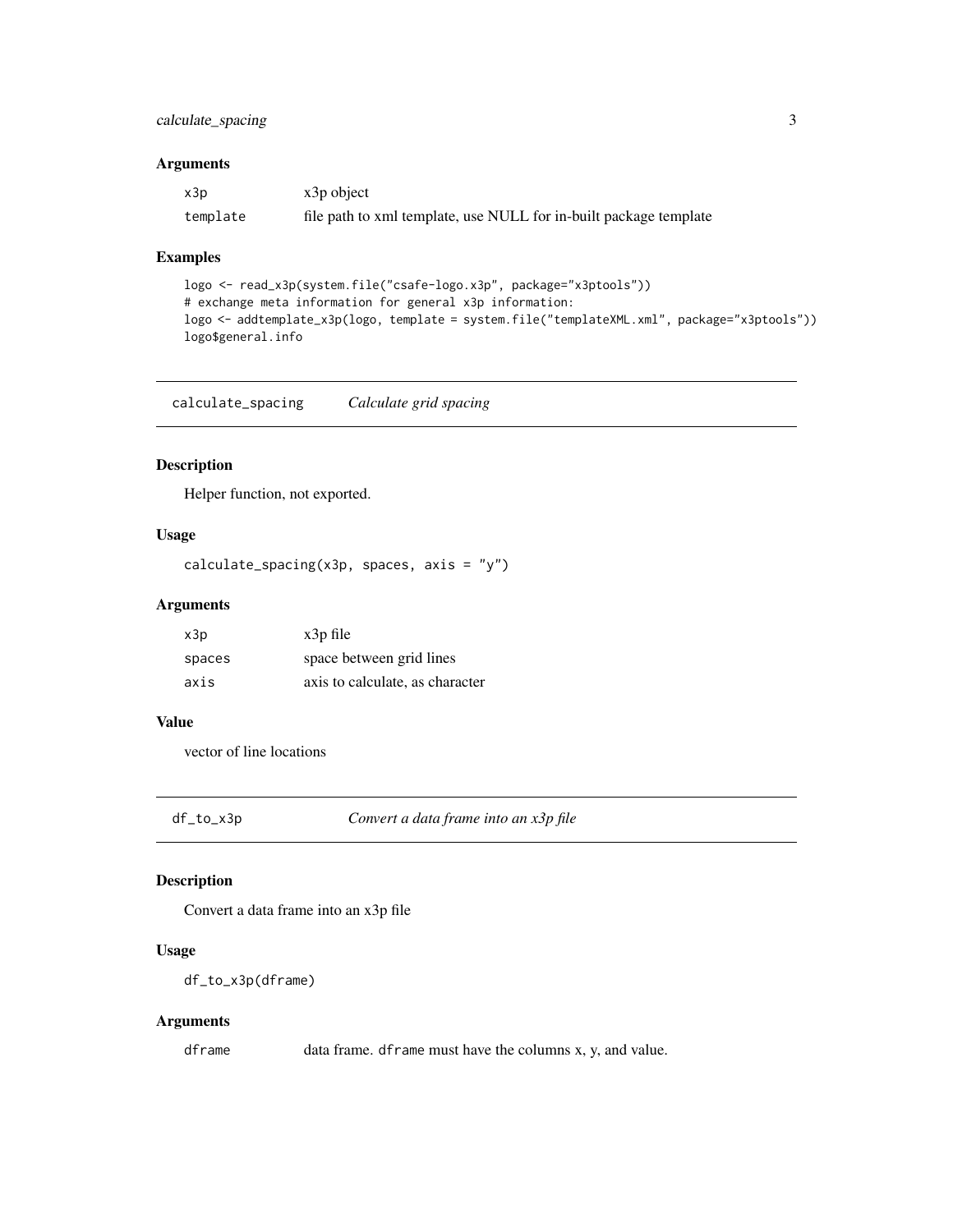#### <span id="page-3-0"></span>Value

x3p object

head.x3p *Show meta information of an x3p file*

#### Description

head.x3p expands the generic head method for x3p objects. It gives a summary of the most relevant 3p meta information and returns the object invisibly.

#### Usage

## S3 method for class 'x3p' head(x,  $n = 6L, ...$ )

#### Arguments

| $\mathsf{X}$ | x3p object                               |
|--------------|------------------------------------------|
| - n          | number of rows/columns of the matrix     |
| .            | extra parameters passed to head.matrix() |

#### Examples

```
logo <- read_x3p(system.file("csafe-logo.x3p", package="x3ptools"))
head(logo)
```
image\_x3p *Plot x3p object as an image*

#### Description

Plot x3p object as an image

#### Usage

```
image_x3p(x3p, file = NULL, col = "#cd7f32", crosscut = NA,ccParam = list(color = "#e6bf98", radius = 5), size = c(750, 250),zoom = 0.35, multiply = 5, ...)
```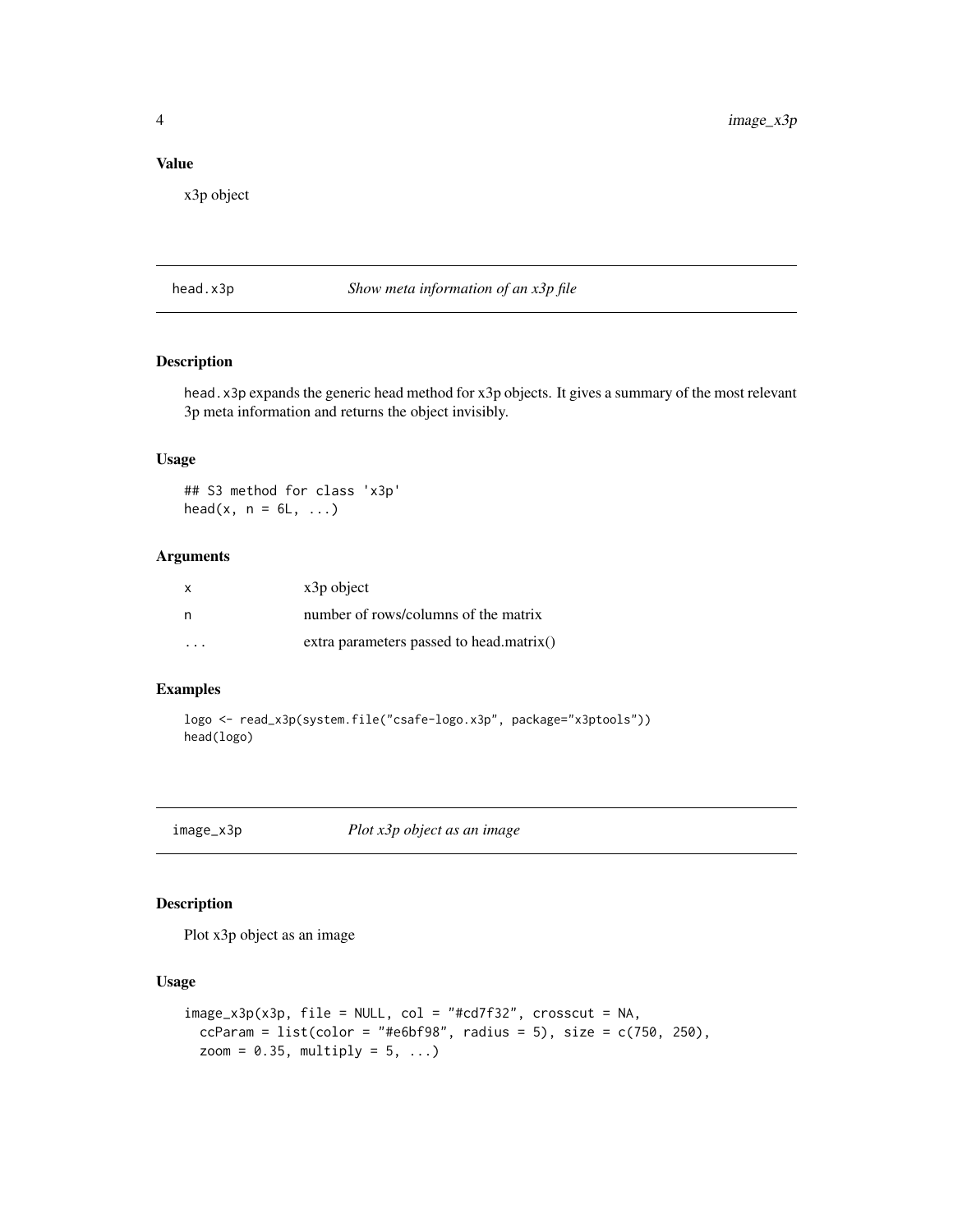#### <span id="page-4-0"></span>interpolate\_x3p 5

#### Arguments

| x3p      | x3p object                                                                                                                                                                                         |
|----------|----------------------------------------------------------------------------------------------------------------------------------------------------------------------------------------------------|
| file     | file name for saving, if file is NULL the opengl device stays open. The file ex-<br>tension determines the type of output. Possible extensions are png, stl (suitable<br>for 3d printing), or svg. |
| col      | color specification                                                                                                                                                                                |
| crosscut | crosscut index                                                                                                                                                                                     |
| ccParam  | list with named components, consisting of parameters for showing crosscuts:<br>color and radius for crosscut region                                                                                |
| size     | vector of width and height                                                                                                                                                                         |
| zoom     | numeric value indicating the amount of zoom                                                                                                                                                        |
| multiply | exaggerate the relief by factor multiply                                                                                                                                                           |
| $\ddots$ | not used                                                                                                                                                                                           |

#### Examples

```
## Not run:
logo <- read_x3p(system.file("csafe-logo.x3p", package="x3ptools"))
image_x3p(logo, file = "logo.png", crosscut = 50*.645e-6)# alternative to crosscut
logoplus <- x3p_add_hline(logo, yintercept = 50*.645e-6, color = "#e6bf98", size = 5)
image_x3p(logoplus, size = c(741, 419), zoom=0.5)
```
## End(Not run)

interpolate\_x3p *Interpolate from an x3p object*

#### Description

An interpolated scan is created at specified resolutions resx, resy in x and y direction. The interpolation is based on na.approx from the zoo package. It is possible to create interpolations at a higher resolution than the one specified in the data itself, but it is not recommended to do so. interpolate\_x3p can also be used as a way to linearly interpolate any missing values in an existing scan without changing the resolution.

#### Usage

```
interpolate_x3p(x3p, resx = 1e-06, resy = resx, maxgap = 1)
```
#### Arguments

| x3p    | $x3p$ object                                                                                                   |
|--------|----------------------------------------------------------------------------------------------------------------|
| resx   | numeric value specifying the new resolution for the x axis.                                                    |
| resy   | numeric value specifying the new resolution for the y axis.                                                    |
| maxgap | integer variable used in na. approx to specify the maximum number of NAs to<br>be interpolated, defaults to 1. |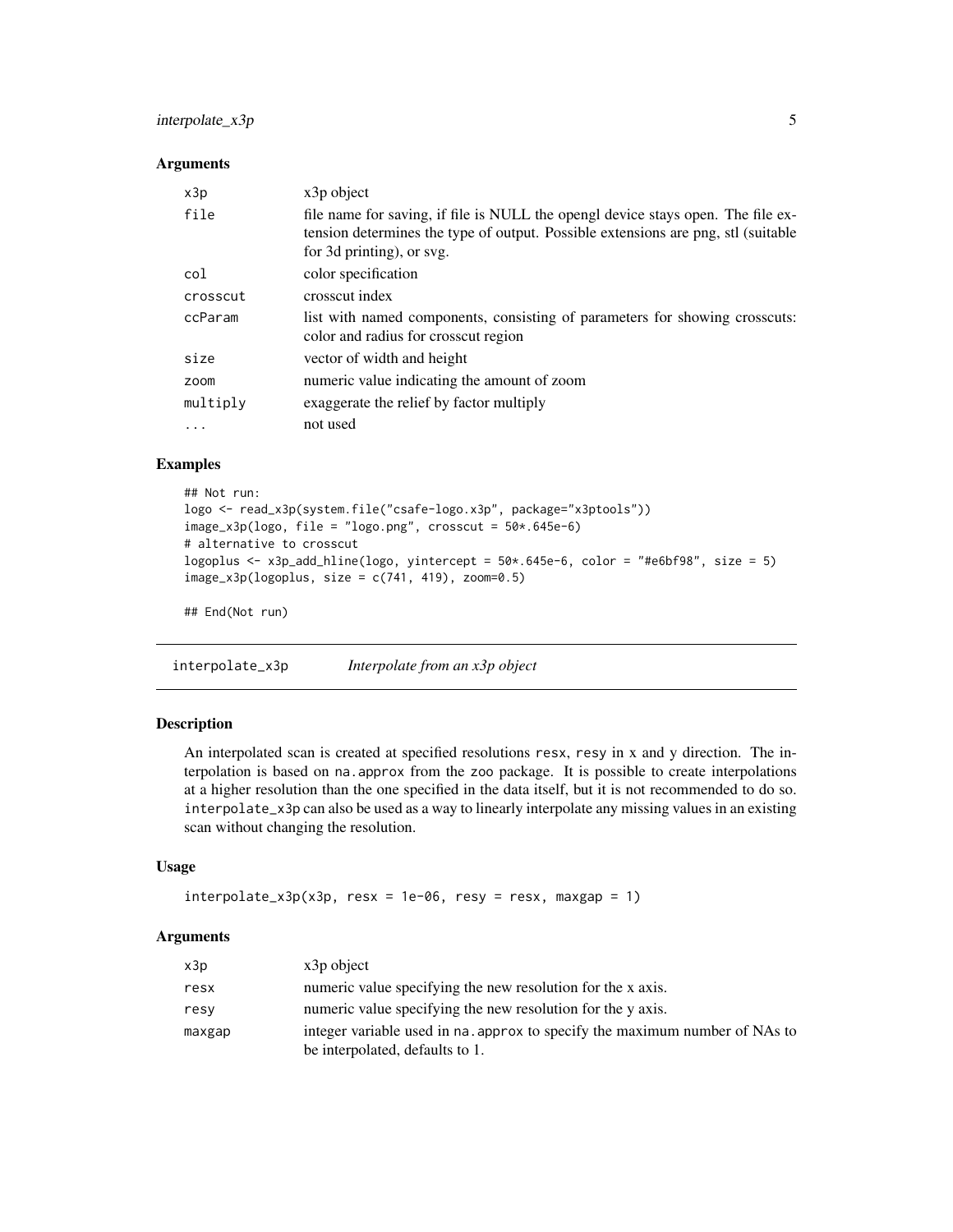#### <span id="page-5-0"></span>Value

interpolated x3p object

#### Examples

```
logo <- read_x3p(system.file("csafe-logo.x3p", package="x3ptools"))
# resolution:
logo$header.info$incrementX
# change resolution to 1 micron = 1e-6 meters
logo2 <- interpolate_x3p(logo, resx = 1e-6)
logo2$header.info$incrementX
```
print.x3p *Show meta information of an x3p file*

#### Description

print.x3p expands the generic print method for x3p objects. It gives a summary of the most relevant 3p meta information and returns the object invisibly.

#### Usage

## S3 method for class 'x3p'  $print(x, \ldots)$ 

#### Arguments

x x3p object ... ignored

#### Examples

```
logo <- read_x3p(system.file("csafe-logo.x3p", package="x3ptools"))
print(logo)
```
read\_x3p *Read an x3p file into an x3p object*

#### Description

Read file in x3p format. x3p formats describe 3d topological surface according to ISO standard ISO5436 – 2000. x3p files are a container format implemented as a zip archive of a folder consisting of an xml file of meta information and a binary matrix of numeric surface measurements.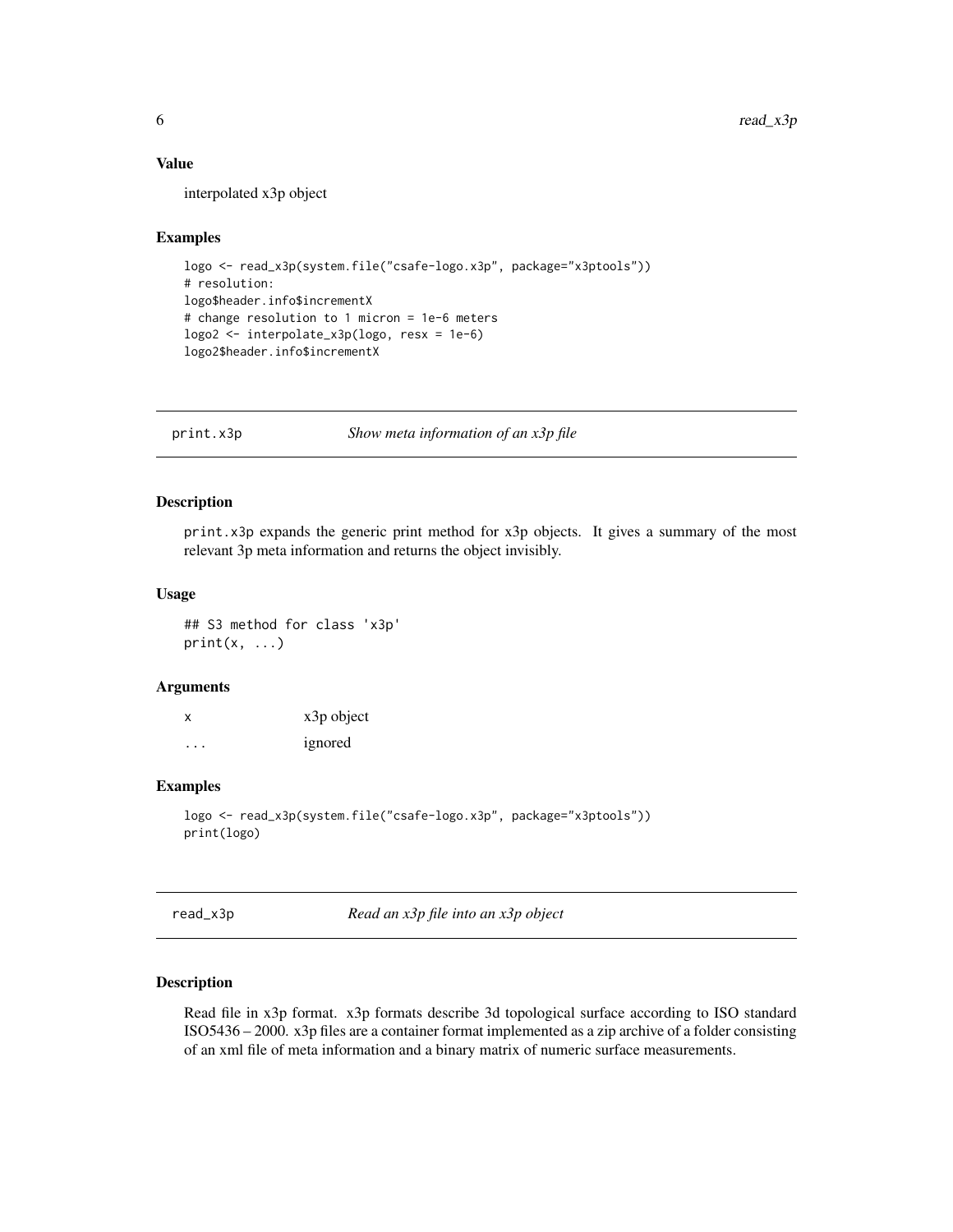#### <span id="page-6-0"></span> $rotate\_x3p$  7

#### Usage

 $read_x3p(file, size = NA, quiet = T)$ 

#### Arguments

| file  | The file path to the $x3p$ file, or an url to an $x3p$ file                                                                                    |
|-------|------------------------------------------------------------------------------------------------------------------------------------------------|
| size  | size in bytes to use for reading the binary file. If not specified, default is used.<br>Will be overwritten if specified in the xml meta file. |
| auiet | for url downloads, show download progress?                                                                                                     |

#### Value

x3p object consisting of a list of the surface matrix and the four records as specified in the ISO standard

#### Examples

logo <- read\_x3p(system.file("csafe-logo.x3p", package="x3ptools"))

| rotate_x3p | Rotate an x3p object |  |
|------------|----------------------|--|
|            |                      |  |

#### Description

Rotate the surface matrix of an x3p object. Also adjust meta information.

#### Usage

 $rotate_x3p(x3p, angle = 90)$ 

#### Arguments

| x3p   | x3p object                                                                                        |
|-------|---------------------------------------------------------------------------------------------------|
| angle | rotate counter-clockwise by angle degrees given as 90, 180, 270 degree (or -90,<br>$-180, -270$ . |

#### Examples

```
logo <- read_x3p(system.file("csafe-logo.x3p", package="x3ptools"))
dim(logo$surface.matrix)
## Not run:
image_x3p(logo)
## End(Not run)
# rotate the image by 90 degrees clock-wise:
logo90 <- rotate_x3p(logo, 90)
dim(logo90$surface.matrix)
```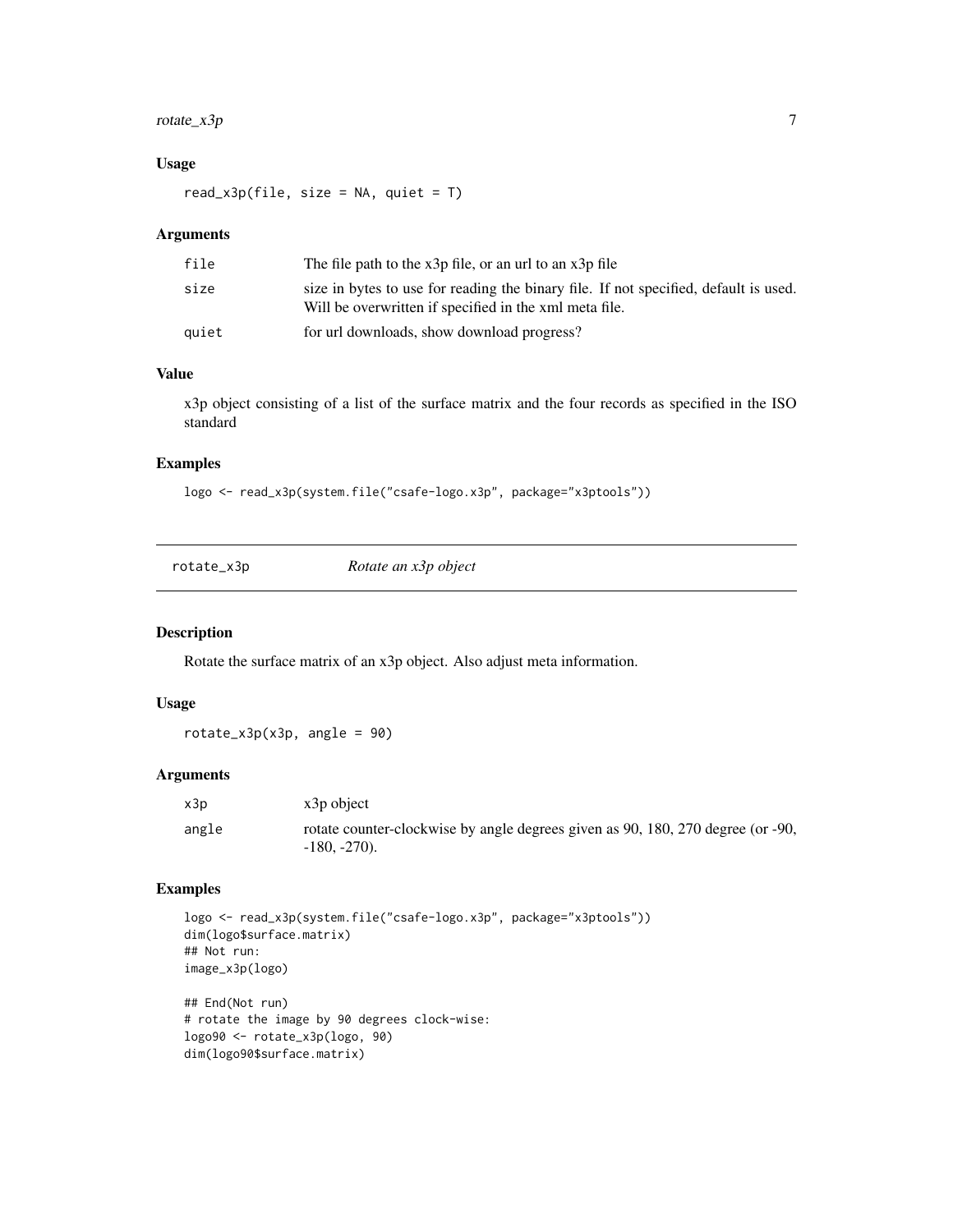```
## Not run:
image_x3p(logo90)
## End(Not run)
```
#### sample\_x3p *Sample from an x3p object*

#### Description

Sample from an x3p object

#### Usage

```
sample_x3p(x3p, m = 2, mY = m, offset = 0, offsetY = offset)
```
#### Arguments

| x3p     | $x3p$ object                                                                                                                |
|---------|-----------------------------------------------------------------------------------------------------------------------------|
| m       | integer value - every mth value is included in the sample                                                                   |
| mY      | integer value - every mth value is included in the sample in x direction and every<br>mYth value is included in y direction |
| offset  | integer value between 0 and m-1 to specify offset of the sample                                                             |
| offsetY | integer value between 0 and mY-1 to specify different offsets for x and y direc-<br>tion                                    |

#### Value

down-sampled x3p object

#### Examples

```
logo <- read_x3p(system.file("csafe-logo.x3p", package="x3ptools"))
dim(logo$surface.matrix)
# down-sample to one-fourth of the image:
logo4 <- sample_x3p(logo, m=4)
dim(logo4$surface.matrix)
## Not run:
image_x3p(logo)
image_x3p(logo4)
```
## End(Not run)

<span id="page-7-0"></span>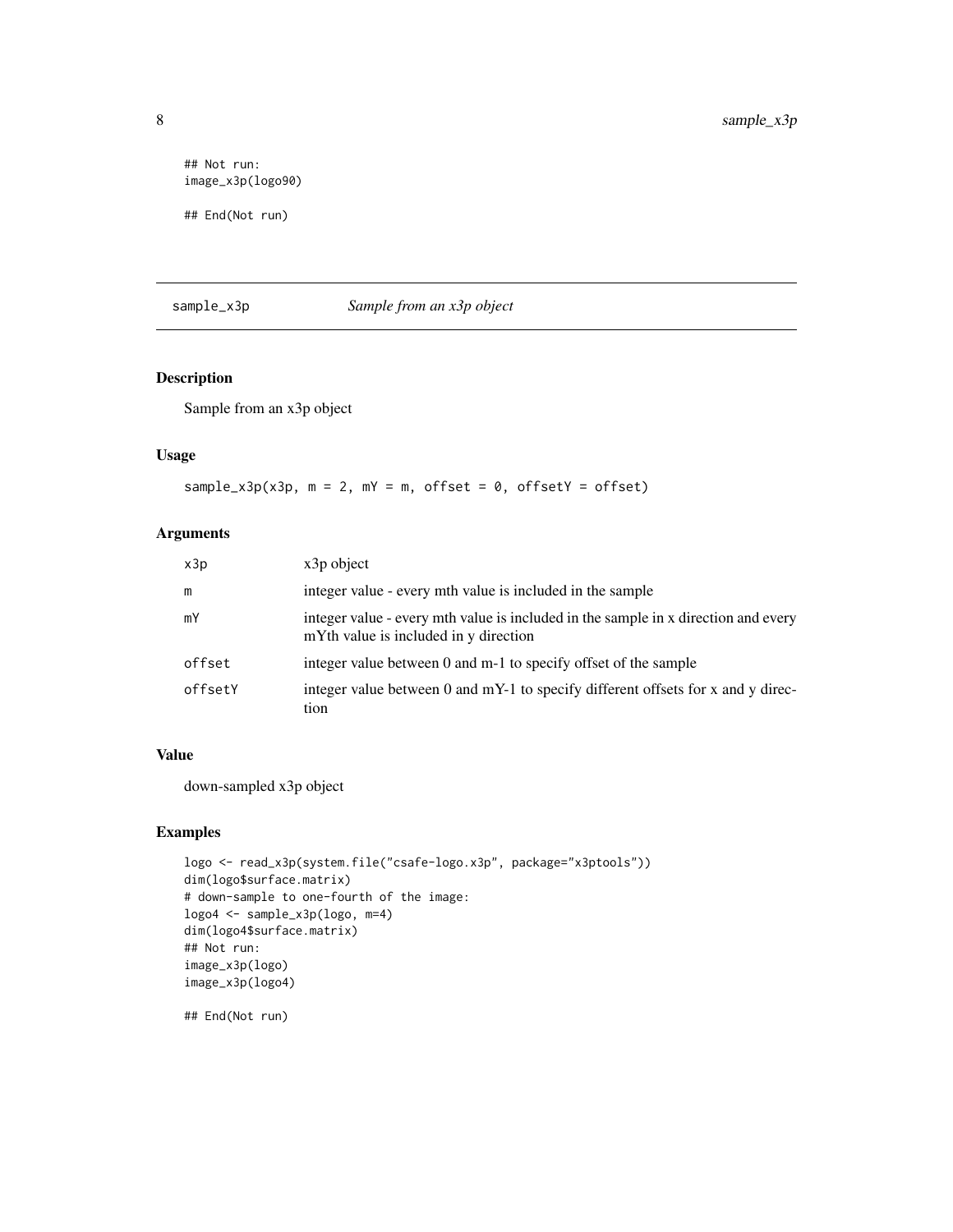#### <span id="page-8-0"></span>Description

Transpose the surface matrix of an x3p object. Also adjust meta information.

#### Usage

transpose\_x3p(x3p)

#### Arguments

x3p x3p object

#### Examples

```
logo <- read_x3p(system.file("csafe-logo.x3p", package="x3ptools"))
dim(logo$surface.matrix)
## Not run:
image_x3p(logo)
```

```
## End(Not run)
# transpose the image
logotp <- transpose_x3p(logo)
dim(logotp$surface.matrix)
## Not run:
image_x3p(logotp)
```
## End(Not run)

write\_x3p *Write an x3p object to a file*

#### Description

Write an x3p object to a file

#### Usage

```
write_x3p(x3p, file, size = 8, quiet = F)
```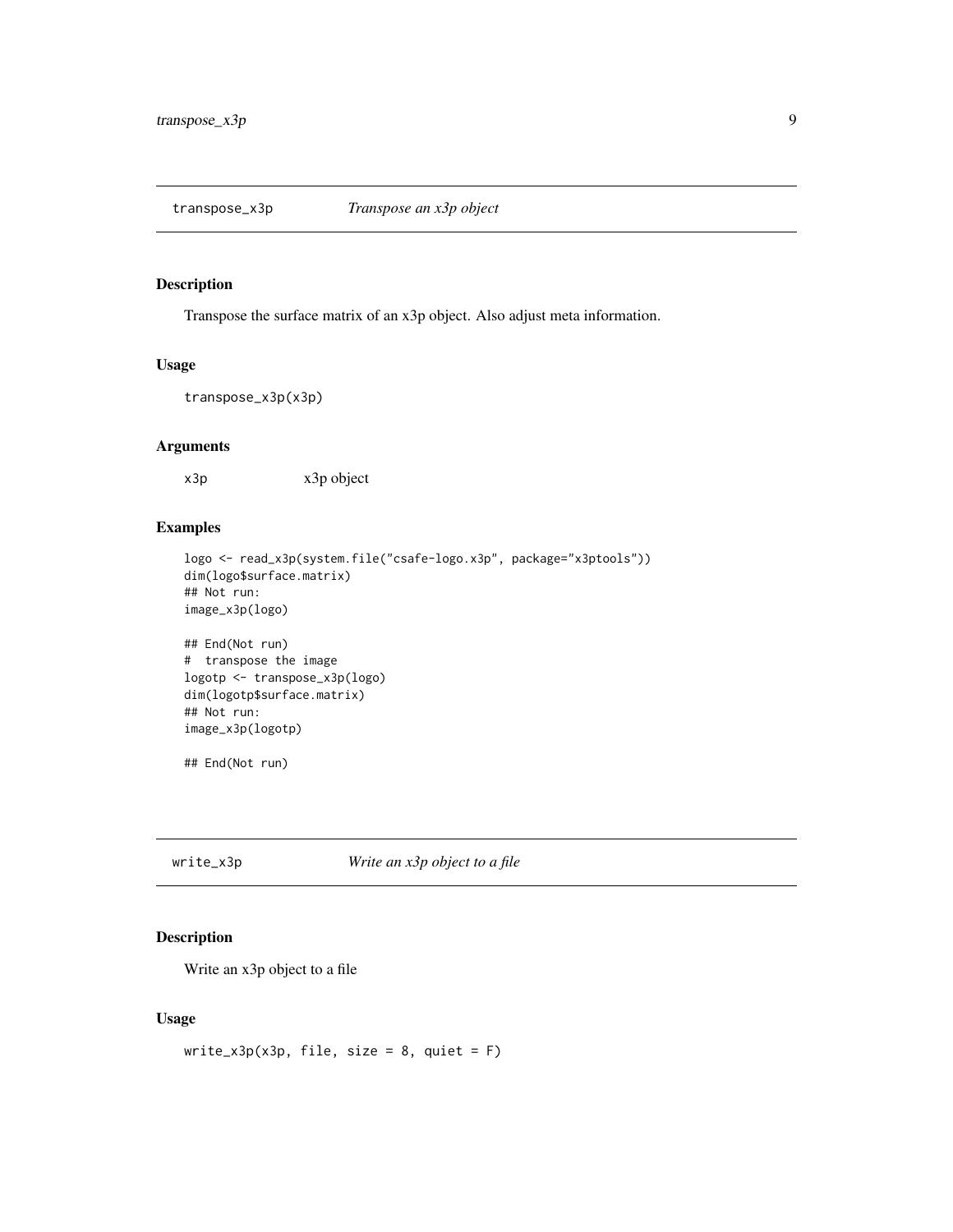#### <span id="page-9-0"></span>Arguments

| x3p   | x3p object                                                                                                                                                                                                                            |
|-------|---------------------------------------------------------------------------------------------------------------------------------------------------------------------------------------------------------------------------------------|
| file  | path to where the file should be written                                                                                                                                                                                              |
| size  | integer. The number of bytes per element in the surface matrix used for creating<br>the binary file. Use size $=$ 4 for 32 bit IEEE 754 floating point numbers and size<br>$= 8$ for 64 bit IEEE 754 floating point number (default). |
| quiet | suppress messages                                                                                                                                                                                                                     |

#### Examples

```
logo <- read_x3p(system.file("csafe-logo.x3p", package="x3ptools"))
# write a copy of the file into a temporary file
write_x3p(logo, file = tempfile(fileext="x3p"))
```

| x3p_add_grid | Add a grid of helper lines to the mask of an x3p object |  |
|--------------|---------------------------------------------------------|--|
|              |                                                         |  |

#### Description

Add a grid of lines to overlay the surface of an x3p object. Lines are added to a mask. In case no mask exists, one is created.

#### Usage

```
x3p\_add\_grid(x3p, spaces, size = c(1, 3, 5), color = c("grey50","black", "darkred"))
```
#### Arguments

| x3p    | x3p object                                              |
|--------|---------------------------------------------------------|
| spaces | space between grid lines, doubled for x                 |
| size   | width (in pixels) of the lines                          |
| color  | (vector of) character values to describe color of lines |

#### Value

x3p object with added vertical lines in the mask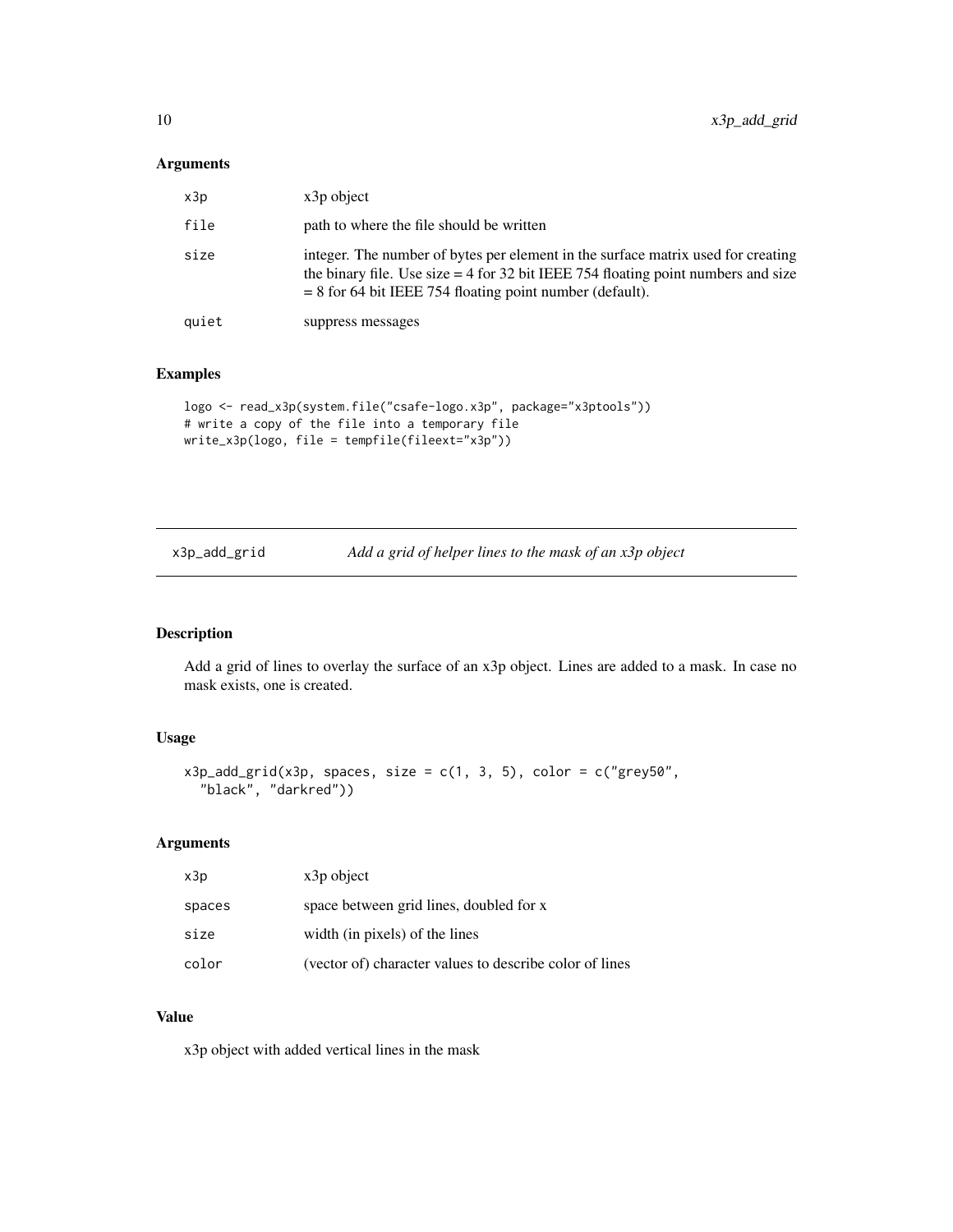#### <span id="page-10-0"></span>x3p\_add\_hline 11

#### Examples

```
## Not run:
logo <- read_x3p(system.file("csafe-logo.x3p", package = "x3ptools"))
# ten vertical lines across:
logoplus <- x3p_add_grid(logo,
  spaces = 50e-6, size = c(1, 3, 5),color = c("grey50", "black", "darkred")
\lambdaimage_x3p(logoplus, size = c(741, 419), zoom = 0.5)## End(Not run)
```
x3p\_add\_hline *Add horizontal line to the mask of an x3p object*

#### Description

Add horizontal lines to overlay the surface of an x3p object. Lines are added to a mask. In case no mask exists, one is created.

#### Usage

```
x3p\_add\_hline(x3p, yintercept, size = 5, color = "#e6bf98")
```
#### Arguments

| x3p        | x3p object                                                  |
|------------|-------------------------------------------------------------|
| vintercept | (vector of) numerical values for the position of the lines. |
| size       | width (in pixels) of the line                               |
| color      | (vector of) character values to describe color of lines     |

#### Value

x3p object with added vertical lines in the mask

#### Examples

```
## Not run:
logo <- read_x3p(system.file("csafe-logo.x3p", package = "x3ptools"))
color_logo <- magick::image_read(system.file("csafe-color.png", package = "x3ptools"))
logoplus <- x3p_add_mask(logo, as.raster(color_logo))
# five horizontal lines at equal intervals:
logoplus \le x3p_add_hline(logo, seq(0, 418 * 6.4500e-7, length = 5), size = 3)
image_x3p(logoplus, size = c(741, 419), zoom = 0.5)
```
## End(Not run)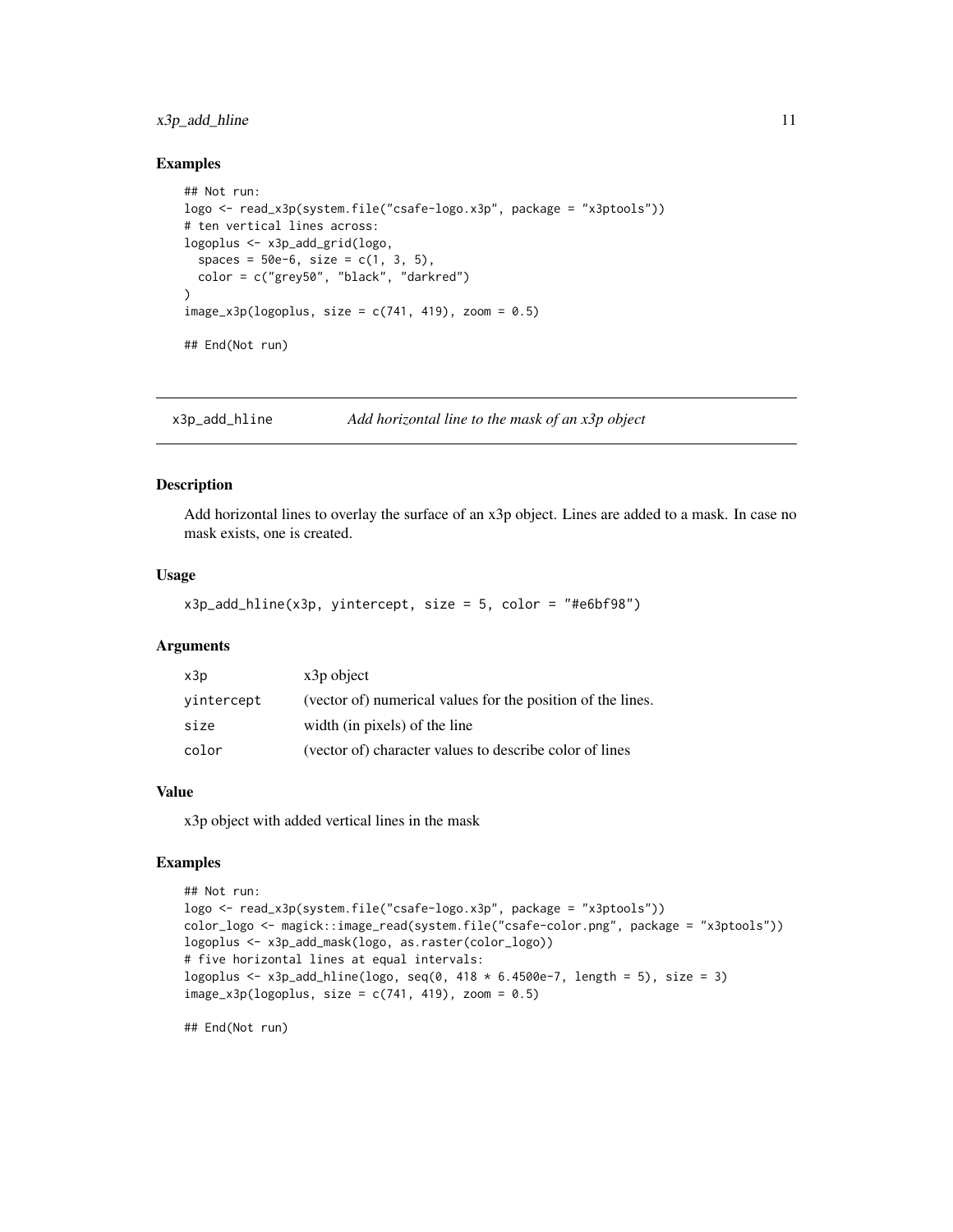<span id="page-11-0"></span>

#### Description

Add the legend for colors and annotations to the actuve rgl window.

#### Usage

```
x3p_add_legend(x3p, colors = NULL)
```
#### Arguments

| x3p    | x3p object with a mask                                                                      |
|--------|---------------------------------------------------------------------------------------------|
| colors | named character vector of colors (in hex format by default), names contain an-<br>notations |

#### Examples

```
x3p <- read_x3p(system.file("sample-land.x3p", package="x3ptools"))
## Not run:
image_x3p(x3p) # run when rgl can open window on the device
x3p_add_legend(x3p) # add legend
```
## End(Not run)

x3p\_add\_mask *Add/Exchange a mask for an x3p object*

#### Description

Create a mask for an x3p object in case it does not have a mask yet. Masks are used for overlaying colors on the bullets surface.

#### Usage

x3p\_add\_mask(x3p, mask = NULL)

#### Arguments

| x3p  | x3p object                                                                                                                    |
|------|-------------------------------------------------------------------------------------------------------------------------------|
| mask | raster matrix of colors with the same dimensions as the x3p surface. If NULL,<br>an object of the right size will be created. |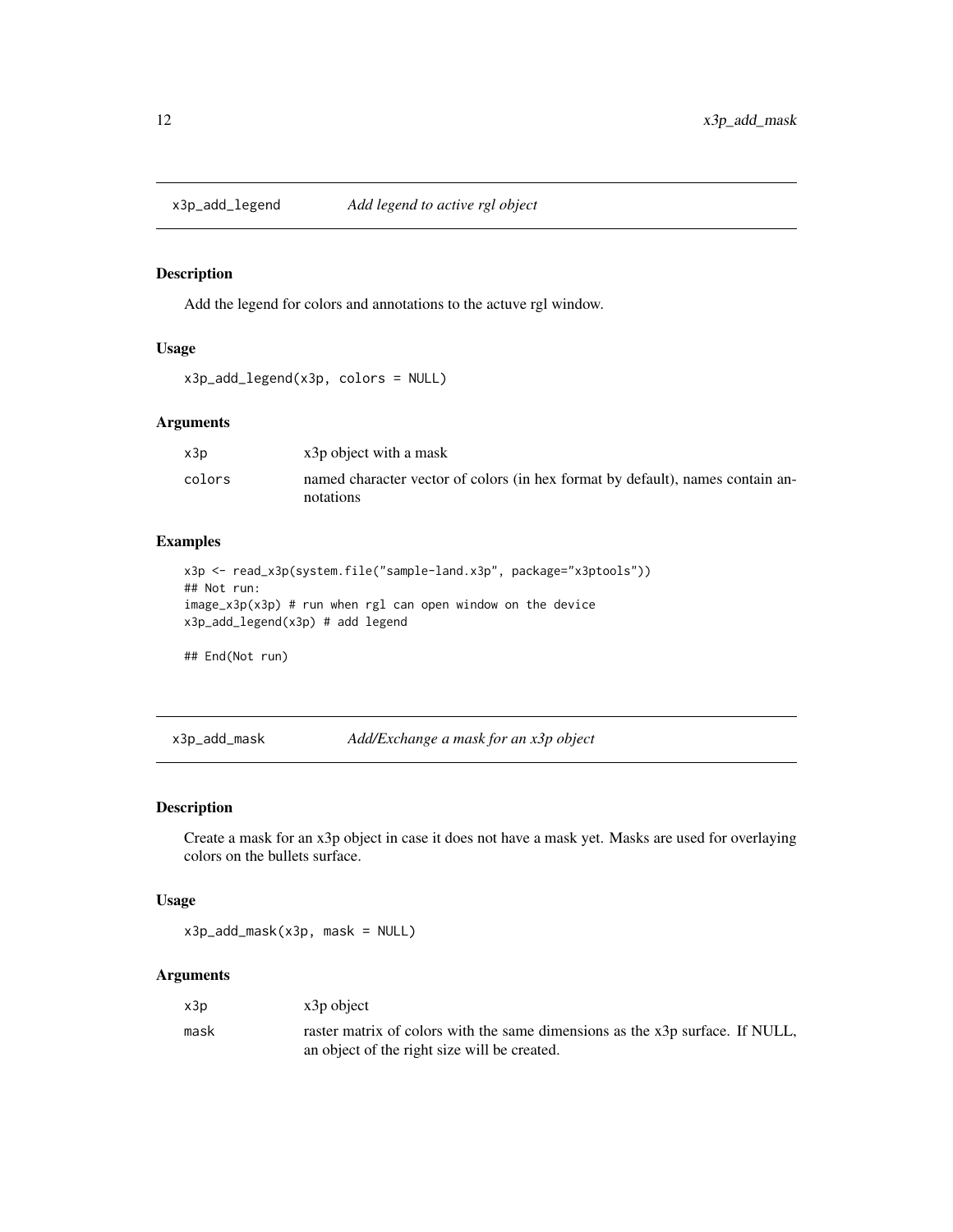#### <span id="page-12-0"></span>x3p\_add\_vline 13

#### Value

x3p object with added/changed mask

#### Examples

```
x3p <- read_x3p(system.file("sample-land.x3p", package="x3ptools"))
# x3p file has mask consisting color raster image:
x3p$mask[1:5,1:5]
## Not run:
logo <- read_x3p(system.file("csafe-logo.x3p", package="x3ptools"))
color_logo <- png::readPNG(system.file("csafe-color.png", package="x3ptools"))
logoplus <- x3p_add_mask(logo, as.raster(color_logo))
image_x3p(logoplus, multiply=50, size = c(741, 419), zoom = 0.5)
```
## End(Not run)

x3p\_add\_vline *Add vertical line to the mask of an x3p object*

#### **Description**

Add vertical lines to overlay the surface of an x3p object. Lines are added to a mask. In case no mask exists, one is created.

#### Usage

```
x3p\_add\_vline(x3p, xintercept, size = 5, color = "#e6bf98")
```
#### Arguments

| x3p        | $x3p$ object                                                |
|------------|-------------------------------------------------------------|
| xintercept | (vector of) numerical values for the position of the lines. |
| size       | width (in pixels) of the line                               |
| color      | (vector of) character values to describe color of lines     |

#### Value

x3p object with added vertical lines in the mask

#### Examples

```
## Not run:
logo <- read_x3p(system.file("csafe-logo.x3p", package = "x3ptools"))
logo_color <- magick::image_read(system.file("csafe-color.png", package = "x3ptools"))
logoplus <- x3p_add_mask(logo, as.raster(logo_color))
# ten vertical lines across:
logoplus \le x3p_add_vline(logo, seq(0, 740 * 6.4500e-7, length = 5), size = 3)
image_x3p(logoplus, size = c(741, 419), zoom = 0.5)
```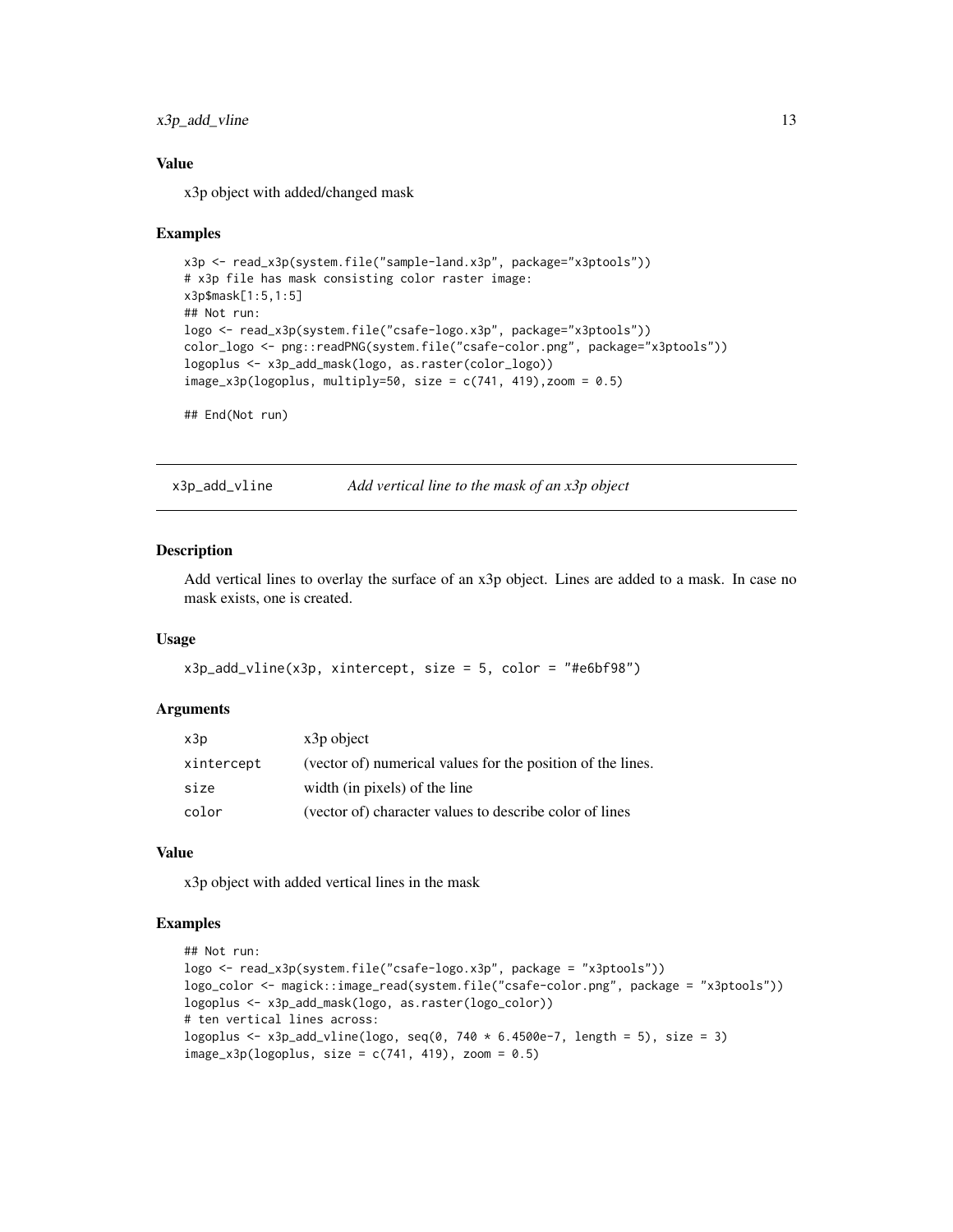<span id="page-13-0"></span>## End(Not run)

x3p\_darker *Darken active rgl object*

#### Description

Makes the currently active rgl object darker by removing a light source. Once all light sources are removed the object can not be any darker.

#### Usage

x3p\_darker()

#### Examples

```
x3p <- read_x3p(system.file("sample-land.x3p", package="x3ptools"))
## Not run:
image_x3p(x3p) # run when rgl can open window on the device
x3p_darker() # remove a light source
```
## End(Not run)

x3p\_delete\_mask *Delete mask from an x3p object*

#### Description

Deletes mask and its annotations from an x3p file.

#### Usage

x3p\_delete\_mask(x3p)

#### Arguments

x3p x3p object

#### Value

x3p object without the mask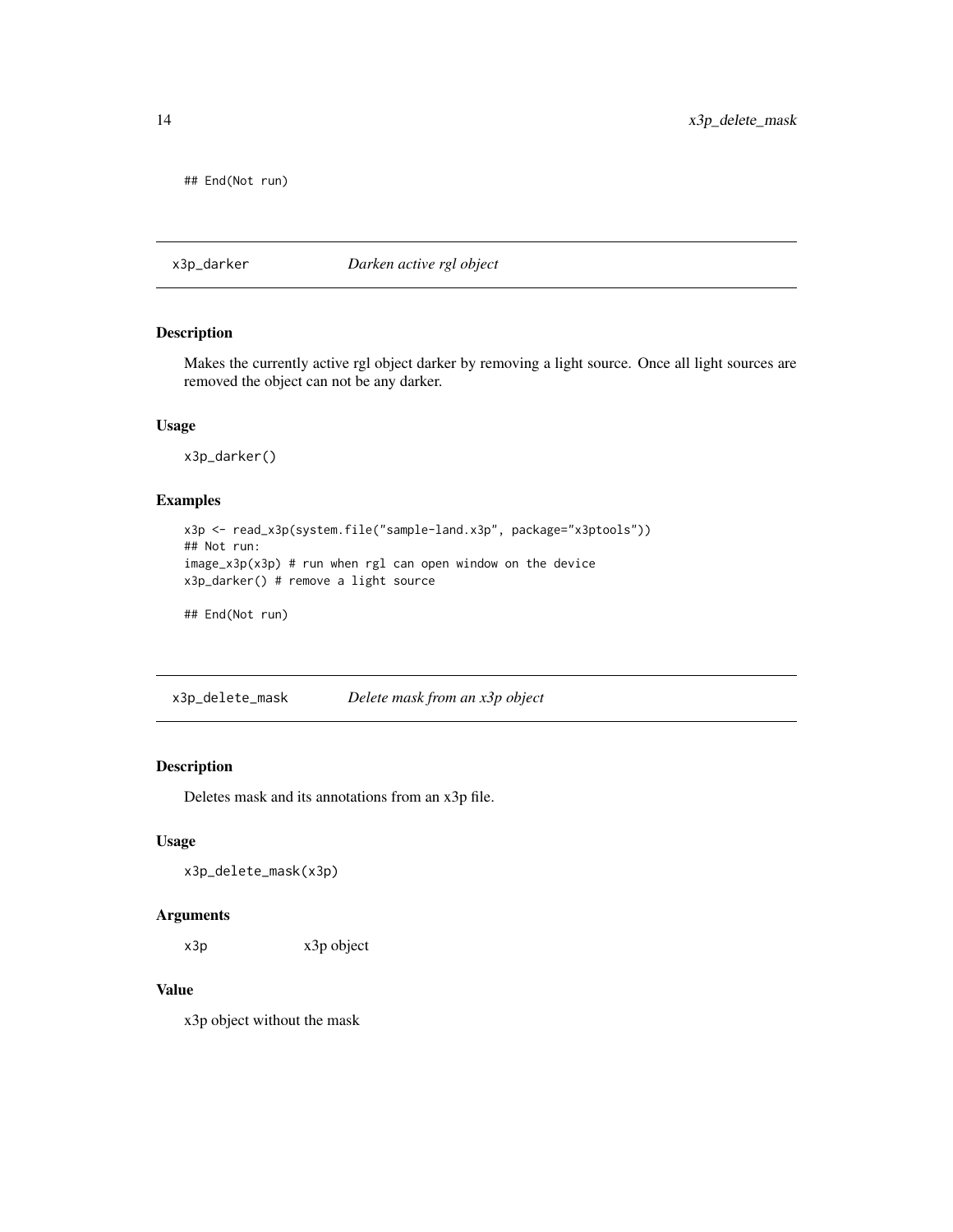<span id="page-14-0"></span>

#### Description

Scans in x3p format capture 3d topogographic surfaces. According to ISO standard ISO5436 -2000 scans are supposed to be captured in meters. For microscopic images capture in meters might be impractical.

#### Usage

x3p\_get\_scale(x3p)

#### Arguments

x3p object

#### Value

numeric value of resolution per pixel

x3p\_lighter *Lighten active rgl object*

#### Description

Make the currently active rgl object lighter. Adds a light source. Up to eight light sources can be added. Alternatively, any rgl light source can be added (see light3d).

#### Usage

x3p\_lighter()

#### Examples

```
x3p <- read_x3p(system.file("sample-land.x3p", package="x3ptools"))
## Not run:
image_x3p(x3p) # run when rgl can open window on the device
x3p_lighter() # add a light source
```
## End(Not run)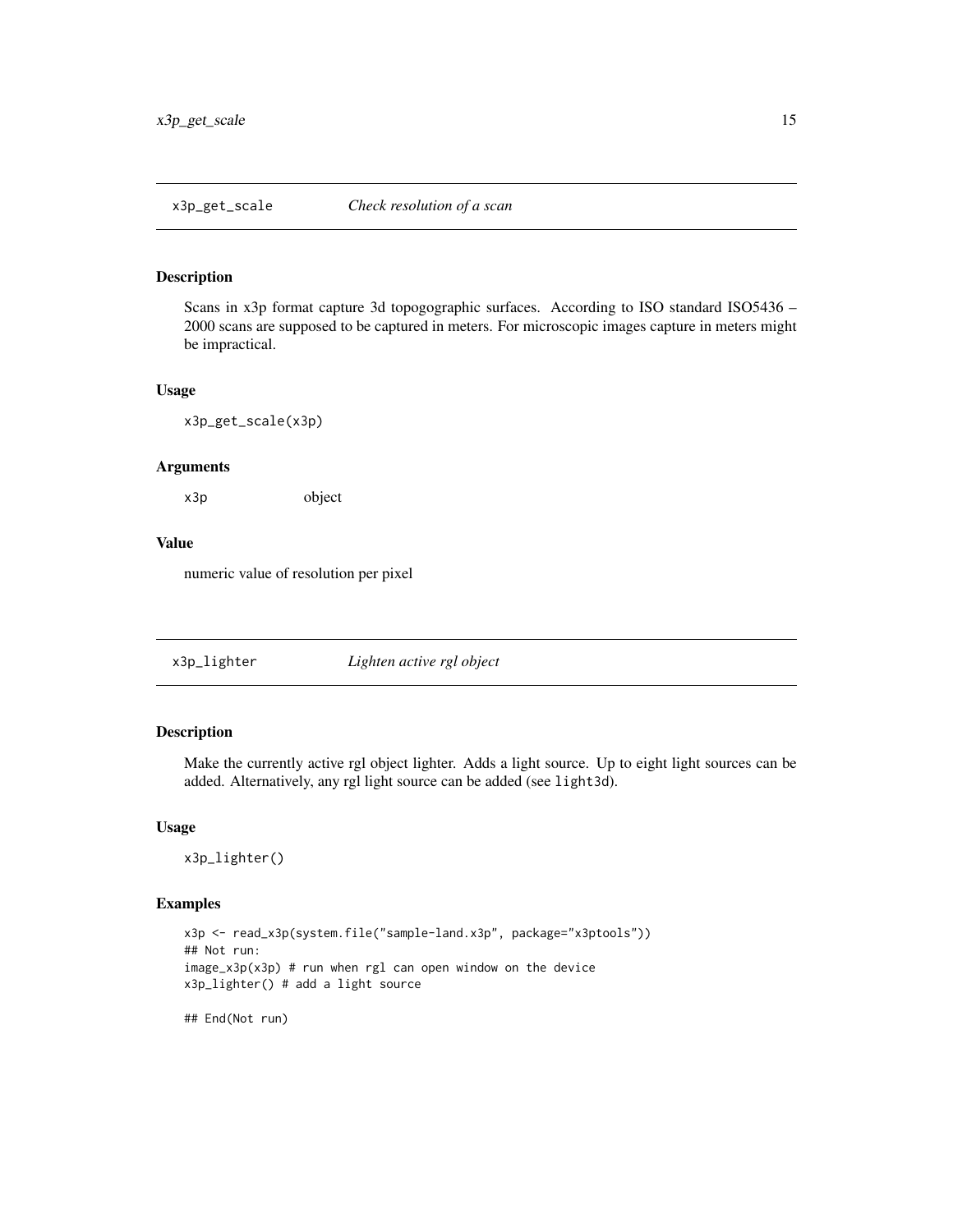<span id="page-15-0"></span>x3p\_mask\_legend *Get legend for mask colors*

#### Description

Retrieve color definitions and annotations from the mask. If available, results in a named vector of colors.

#### Usage

```
x3p_mask_legend(x3p)
```
#### Arguments

x3p x3p object with a mask

#### Value

named vector of colors, names show annotations. In case no annotations exist NULL is returned.

#### Examples

```
x3p <- read_x3p(system.file("sample-land.x3p", package="x3ptools"))
x3p_mask_legend(x3p) # annotations and color hex definitions
```

| x3p_modify_xml | Modify xml elements meta information in x3p object |  |
|----------------|----------------------------------------------------|--|
|                |                                                    |  |

#### Description

Identify xml fields in the meta file of an x3p object by name and modify content if uniquely described.

#### Usage

```
x3p_modify_xml(x3p, element, value)
```
#### Arguments

| x3p     | $x3p$ object                                                                                                                                                                                                                                    |
|---------|-------------------------------------------------------------------------------------------------------------------------------------------------------------------------------------------------------------------------------------------------|
| element | character or integer. In case of character, name of xml field in the meta file. Note<br>that element can contain regular expressions, e.g. "*" returns all meta fields. In<br>case of integer, element is used as an index for the meta fields. |
| value   | character. Value to be given to the xml field in the meta file.                                                                                                                                                                                 |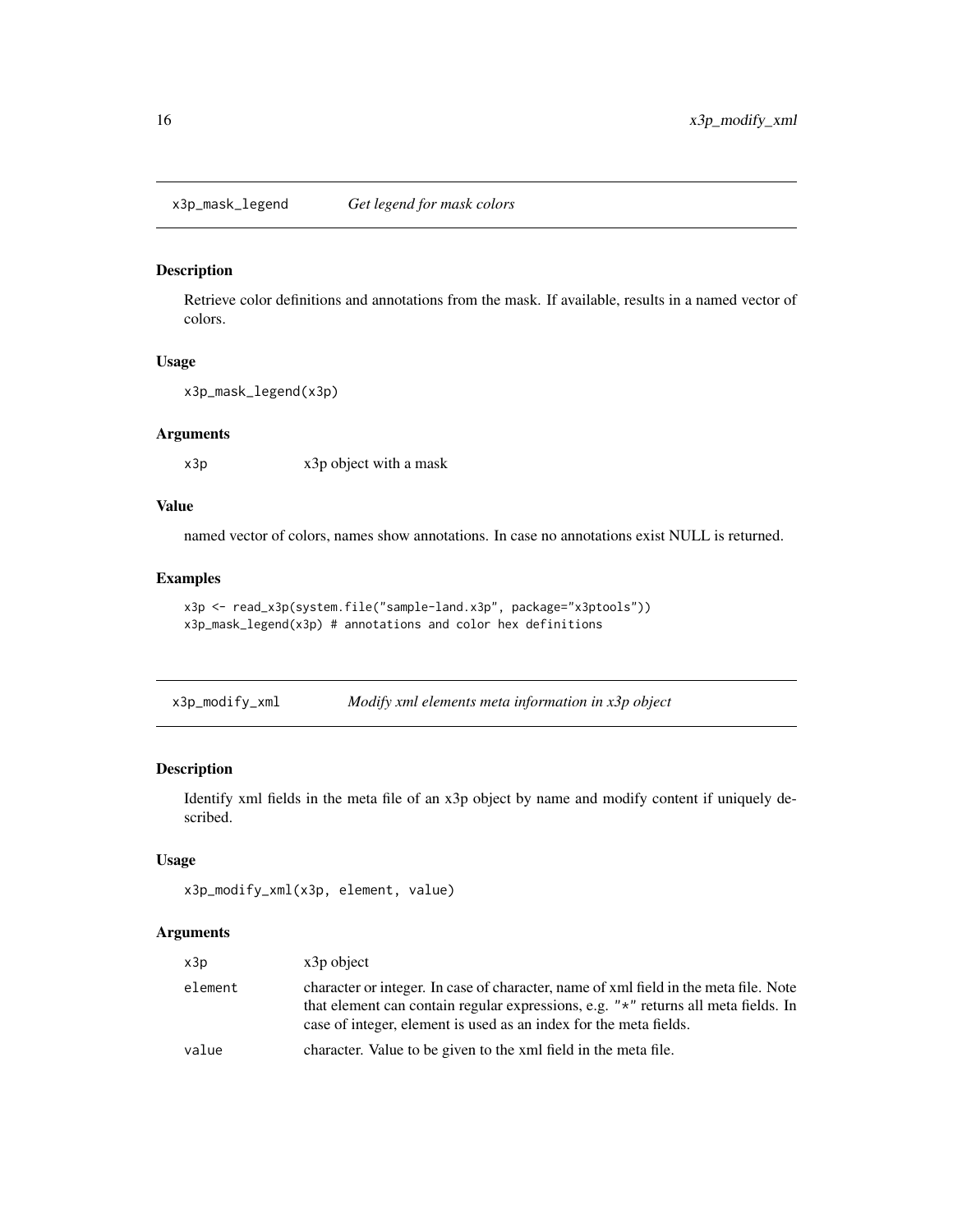#### <span id="page-16-0"></span>x3p\_m\_to\_mum 17

#### Value

x3p object with changed meta information

#### Examples

```
logo <- read_x3p(system.file("csafe-logo.x3p", package="x3ptools"))
x3p_show_xml(logo, "creator")
x3p_modify_xml(logo, "creator", "I did that")
x3p_show_xml(logo, 20)
x3p_modify_xml(logo, 20, "I did that, too")
```
x3p\_m\_to\_mum *Convert x3p header information to microns from meters*

#### Description

ISO standard 5436\_2 asks for specification of values in meters. For topographic surfaces collected by microscopes values in microns are more readable. Besides scaling the values in the surface matrix, corresponding increments are changed to microns as well.

#### Usage

x3p\_m\_to\_mum(x3p)

#### Arguments

x3p x3p file with header information in meters

#### Value

x3p with header information in microns

x3p\_scale\_unit *Scale x3p object by given unit*

#### Description

x3p objects can be presented in different units. ISO standard 5436\_2 asks for specification of values in meters. For topographic surfaces collected by microscopes values in microns are more readable. This functions allows to convert between different units.

#### Usage

```
x3p_scale_unit(x3p, scale_by)
```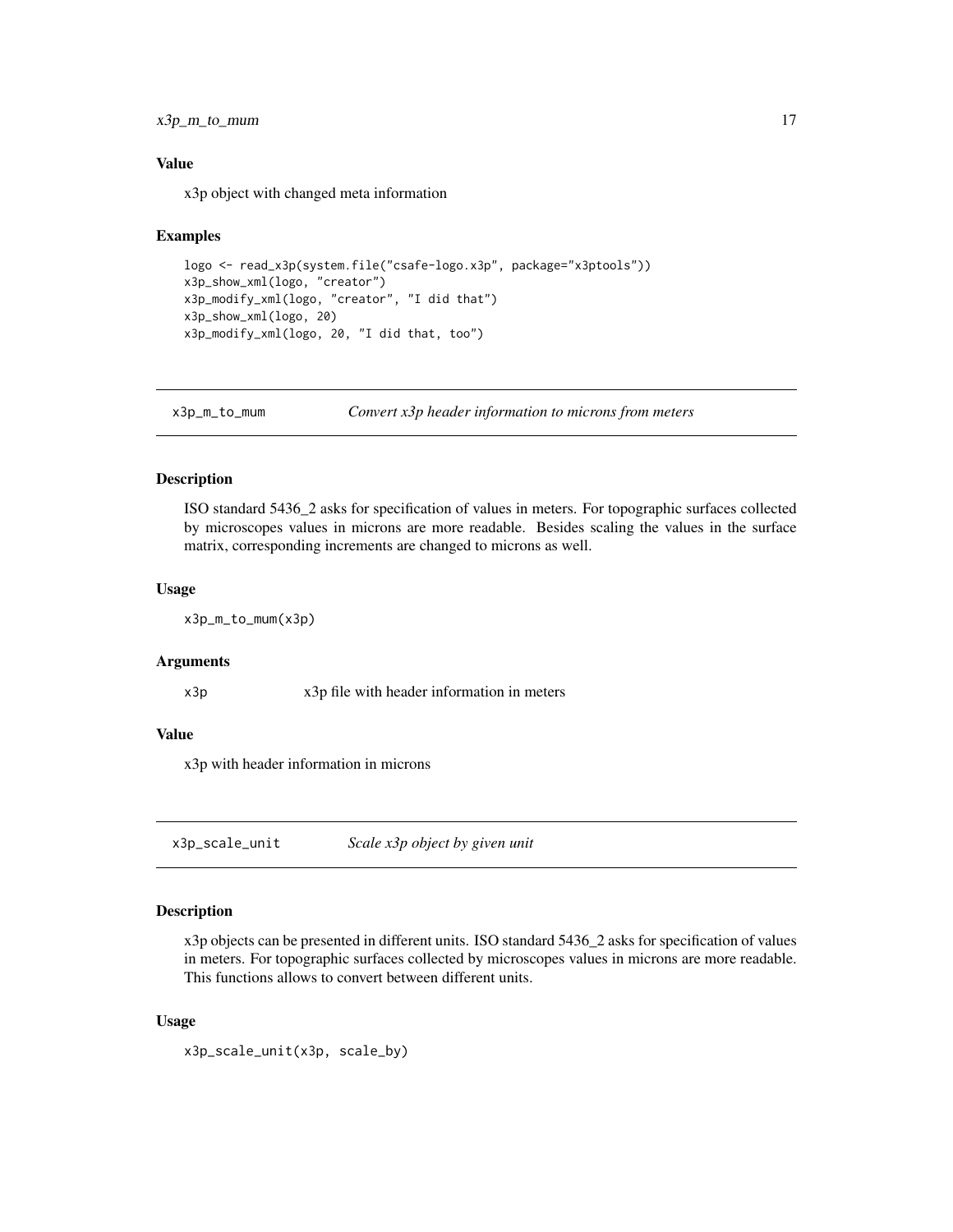#### <span id="page-17-0"></span>Arguments

| x3p      | object in x3p format, 3d topographic surface.                                   |
|----------|---------------------------------------------------------------------------------|
| scale_bv | numeric value. Value the surface to be scaled by. While not enforced, values of |
|          | scale_by make most sense as multiples of 10 (for a metric system).              |

#### Value

x3p with header information in microns

#### Examples

```
logo <- read_x3p(system.file("csafe-logo.x3p", package="x3ptools"))
logo # measurements in meters
x3p_scale_unit(logo, scale_by=10^6) # measurements in microns
```
x3p\_show\_xml *Show xml elements from meta information in x3p object*

#### Description

Identify xml fields by name and show content.

#### Usage

x3p\_show\_xml(x3p, element)

#### Arguments

| x3p     | $x3p$ object                                                                                                                                                             |
|---------|--------------------------------------------------------------------------------------------------------------------------------------------------------------------------|
| element | character or integer (vector). In case of character, name of xml field in the meta<br>file. Note that element can contain regular expressions, e.g. "*" returns all meta |
|         | fields. In case of integer, element is used as an index vector for the meta fields.                                                                                      |

#### Value

list of exact field names and their contents

#### Examples

```
logo <- read_x3p(system.file("csafe-logo.x3p", package="x3ptools"))
x3p_show_xml(logo, "creator") # all fields containing the word "creator"
x3p_show_xml(logo, "axis")
x3p_show_xml(logo, "CZ.AxisType")
# show all fields:
x3p_show_xml(logo, "*")
# show first five fields
x3p_show_xml(logo, 1:5)
```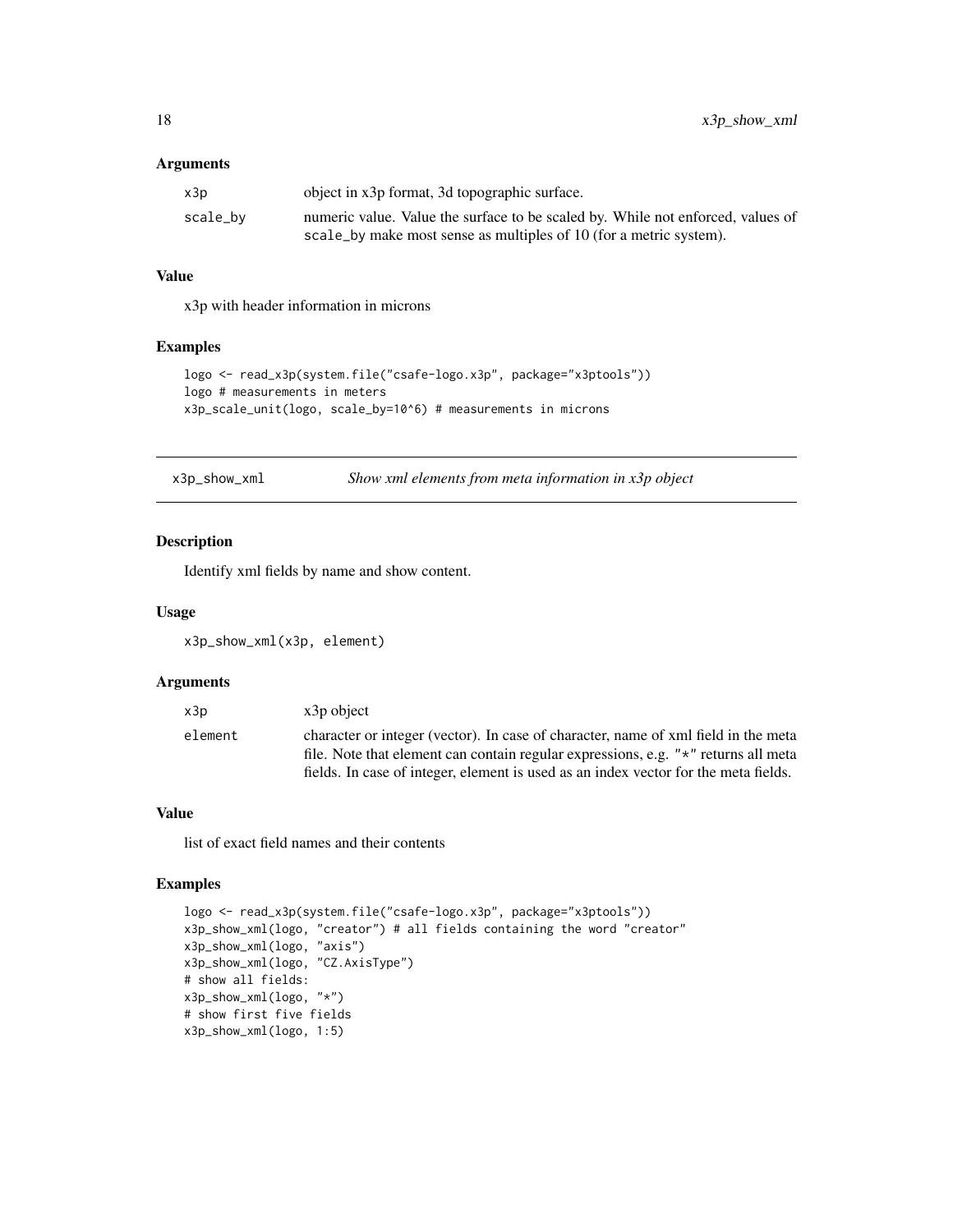<span id="page-18-0"></span>

#### Description

An x3p file consists of a list with meta info and a 2d matrix with scan depths. fortify turns the matrix into a data frame, using the parameters of the header as necessary.

#### Usage

x3p\_to\_df(x3p)

#### Arguments

x3p a file in x3p format as returned by function read\_x3p

#### Value

data frame with variables x, y, and value and meta function in attribute

#### Examples

```
logo <- read_x3p(system.file("csafe-logo.x3p", package="x3ptools"))
logo_df <- x3p_to_df(logo)
head(logo_df)
```
y\_flip\_x3p *Flip the y coordinate of an x3p image*

#### Description

One of the major changes between the previous two ISO standards is the way the y axis is defined in a scan. The entry (0,0) used to refer to the top left corner of a scan, now it refers to the bottom right corner, which means that all legacy x3p files have to flip their y axis in order to conform to the newest ISO norm.

#### Usage

y\_flip\_x3p(x3p)

#### Arguments

x3p x3p object

#### Value

x3p object in which the y coordinate is reversed.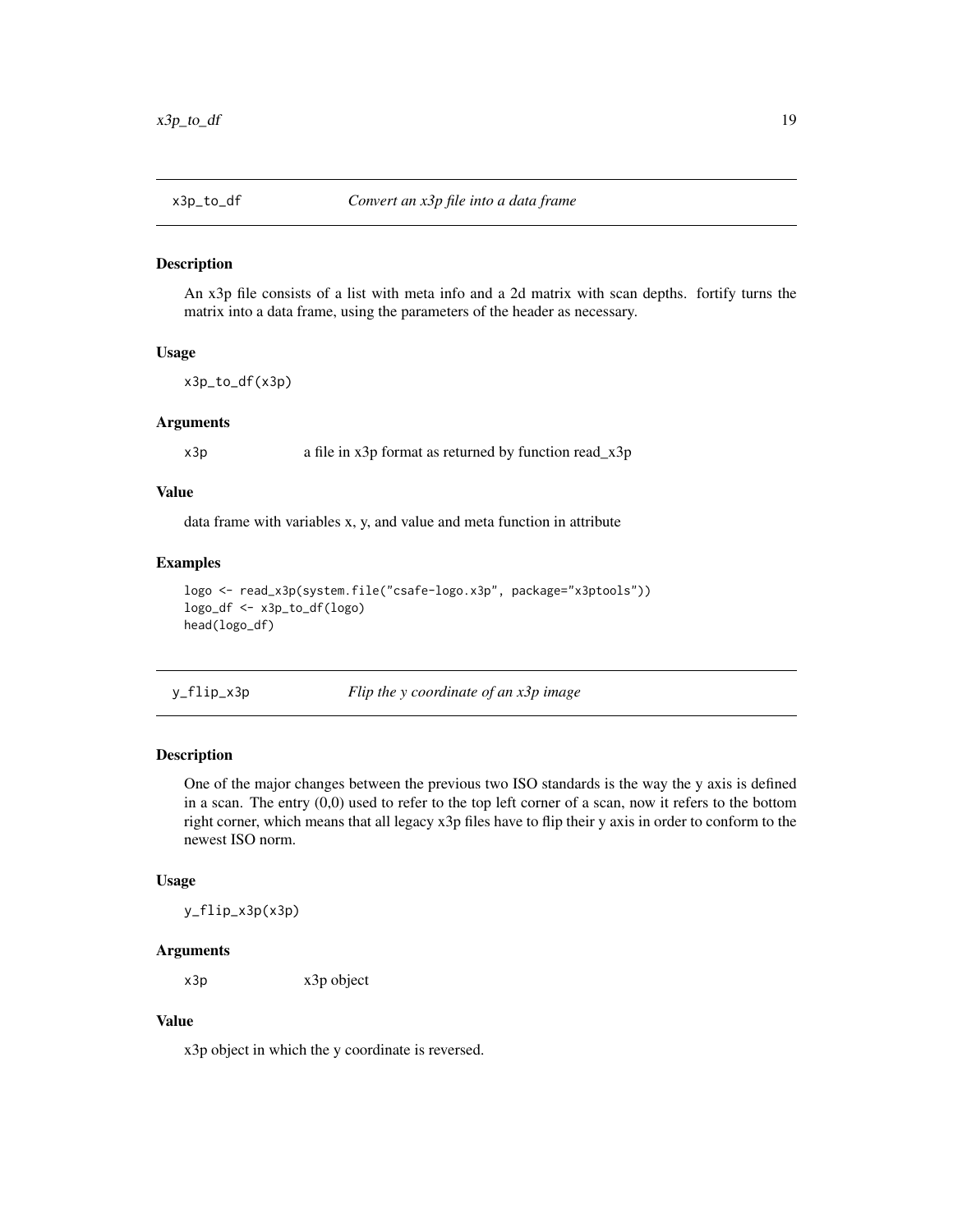### Examples

```
logo <- read_x3p(system.file("csafe-logo.x3p", package="x3ptools"))
dim(logo$surface.matrix)
## Not run:
image_x3p(logo)
```

```
## End(Not run)
# flip the y-axis for the old ISO standard:
logoflip <- y_flip_x3p(logo)
dim(logoflip$surface.matrix)
## Not run:
image_x3p(logoflip)
```
## End(Not run)